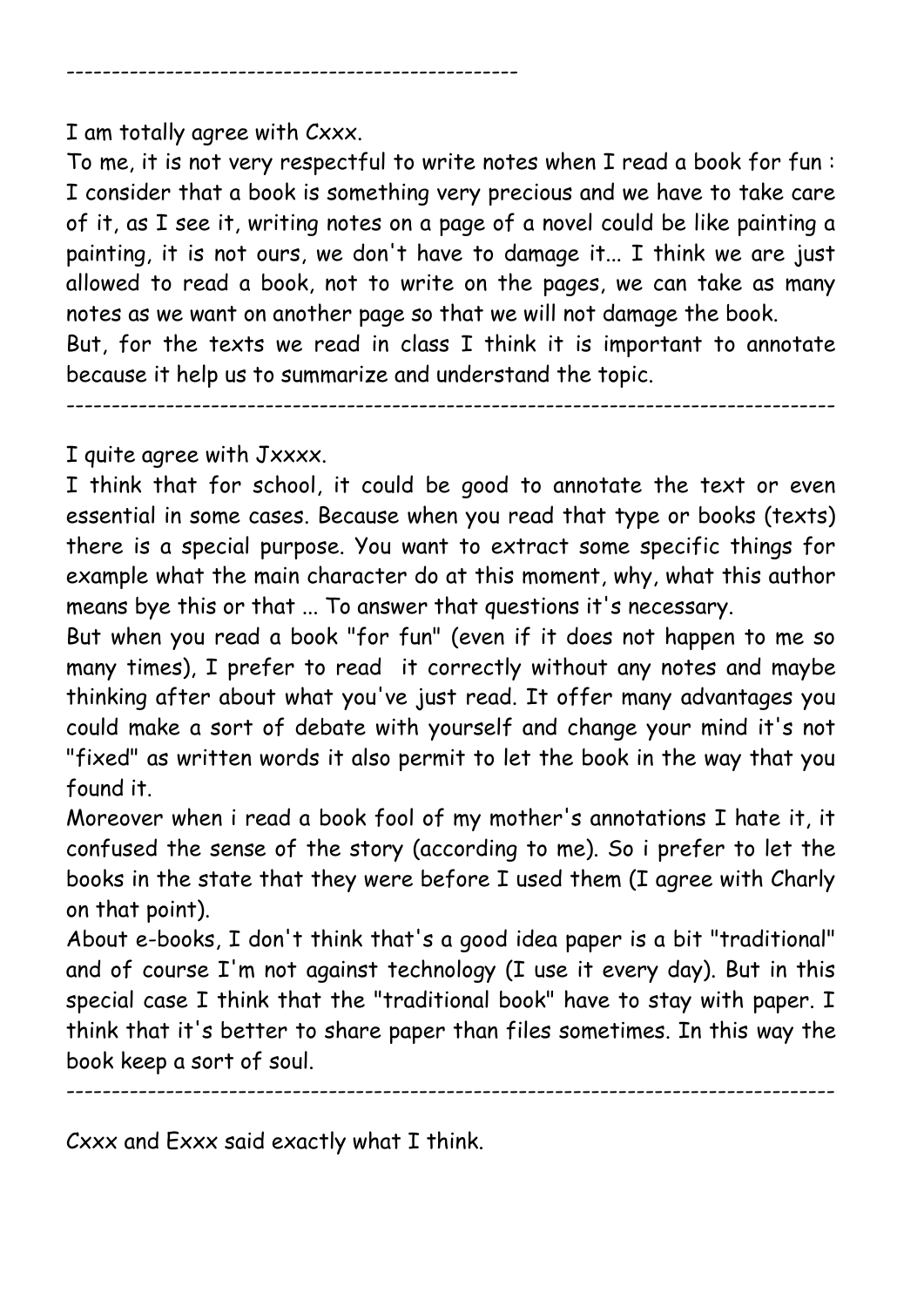I don't think that writing on a book will offend the author: he has written a book to spark up reactions, feelings. So why don't annotate the book, in this way our reading is more active, and the comprehension of the text becomes more personal.

I don't like to annotate books that I read for fun: I read them to entertain myself, to have pleasure in this activity and not to be with my pencil scribbling all over the pages.

However I like to annotate the books that we study in class, because if we try to analyze the text, it is interesting to quote the feelings that the text provoked, to underline what is relevant. When I read articles in magazines or newspaper I sometimes underline what is important, the key ideas. In this way, I find that I can understand better; I can concentrate more on the text.

Regarding eBooks, I think they can be very useful, but personally I prefer to buy paper books, and keep them on a shelf (or at least, the ones I like). I like to have a pile of books in my bedroom, and in that way I remember every book I've read (otherwise I would forget), and I can reread them. They are physically there, not virtual, behind a screen (but have to admit that it takes a lot of space to have all those books!)

-------------------------------------------------

I never write margins in my books, whether they are for fun or for school, excepting when it comes to books in another language than French, in which case it is only translation margins (for vocabulary or grammar). I don't do that, not because, like Cxxx and Axxx I think books are sacred (I'll comme back to that later), but because I don't like to do so.

It is a habbit I don't have (even if I enjoy having a book with margins of previous readers (family, friends or even strangers) to know what were their fellings, impressions about the story) because :

- with books for fun, I wouldn't like my margins to spoil the story if I came to read a book again ;

- with books for school, I usually don't read them twice (since we don't have novels anymore but economics books) and I prefer taking a sheet of paper to summarize and annotate them, to not have to go back through them again and because, as Axxx said, if I want to sell them when I'm done, it is better off margins (though people buying second-hand books can find margins of previous readers useful).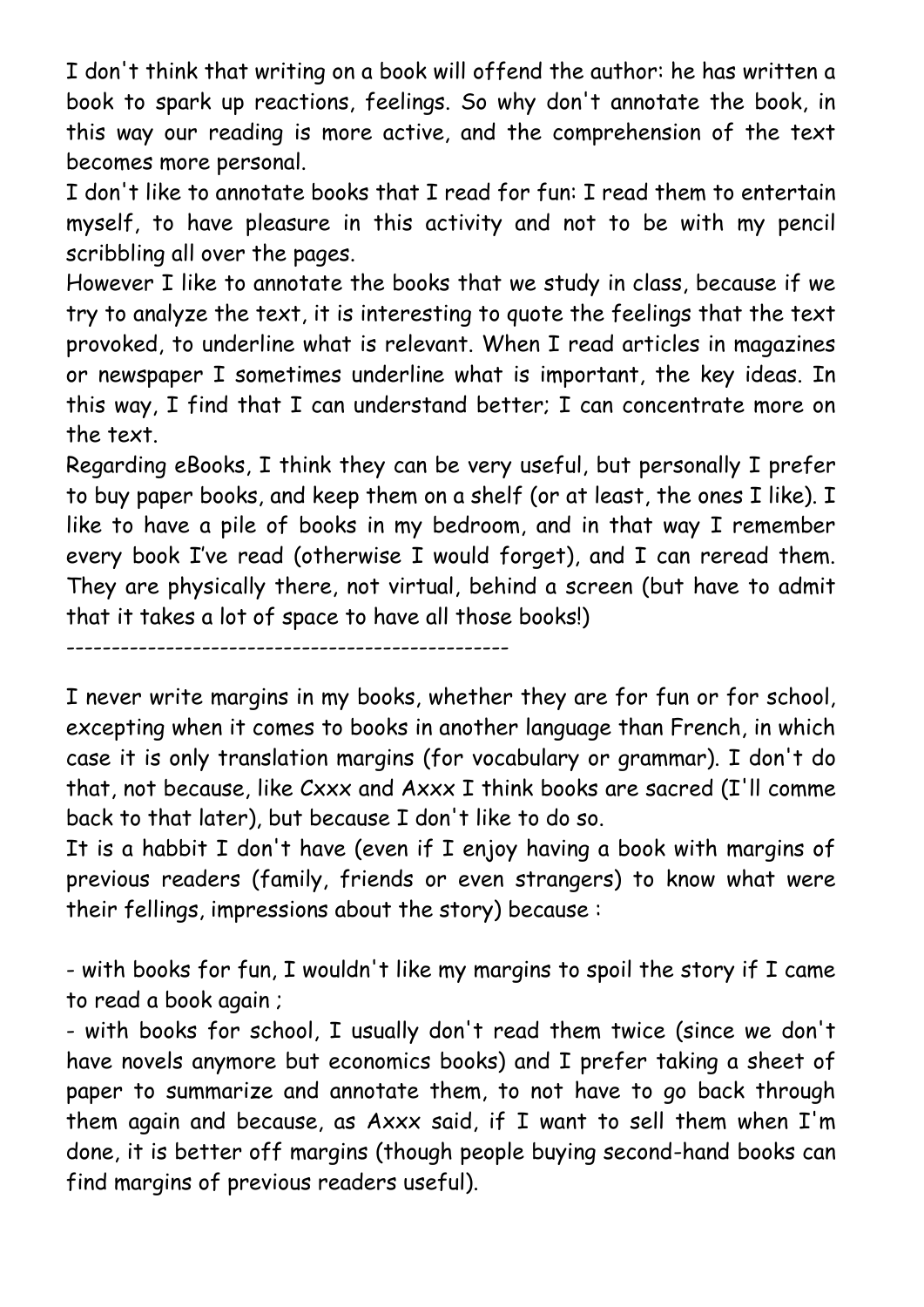About the fact that, according to Cxxx and Axxx, books are sacred and we don't own them even if we bought them, I really don't have the same point of view : I think that as soon as a writer decides to publish his work, it doesn't only belong to him anymore !

He will always be the author of what you're reading, but from the moment he decides to share a story, an opinion, etc., it is for you to be part of it, to identify to the characters, to agree or diagree with him.

Reading is (supposed to be) an interactive experience : I don't believe that anyone can actually stay passive, out of the story, doesn't laugh, cry, get angry, wonder, get surprised, while reading a book. And if so then maybe 1°) this book is not made for him/her, or 2°) the author is not such a great one...

That is why I can't agree more with the fact, as Axxxx and Cxx said, that e-books will never be the same as real, physical books. I find reading trough a screen really impersonal : you don't touch nor turn the pages, can't smell the dusty odor of books that stayed in your grand-parents attic or a basement for too long, appreciate the cover, or put a pretty bookmark in it. And even though they are really practical for those travelling and reading a lot since they take a lot less space, they are much more fragile and likely to be damaged or stolen (if, like Nxxx, you enjoy reading everywhere : your bath, the subway, the beach), and can't be lent that easily. And for those saying it is a cheaper way to have loads of books, regarding the price of, for example, a Kindle, I'm not convinced you actually save money...

```
---------------------------------------------------------------------------
```
I usually consider books as pieces of art. The fact is, when you buy, for example, a sculpture, you own it even though you haven't made it. And you are free to do whatever you want with it, the sculptor is not going to call you to know what you did with it. That's the same for books. You have to feel free when you're reading, otherwise there is no pleasure.

Well, writing notes in the margins can be the translation of that freedom and that pleasure of reading as is discussing about the book with someone. Except that, in this case, you are discussing with yourself. And as said Axxxx, the author wrote the book on purpose. So it will not offend him.

But, I also think, like Cxxx, that reading is something really personal and as him, I felt quite ill-at-ease when it came to annotate the short story. Because I knew I HAD to do it. And for me it meant that I had to share my feelings. So it was like I was not free with that story.